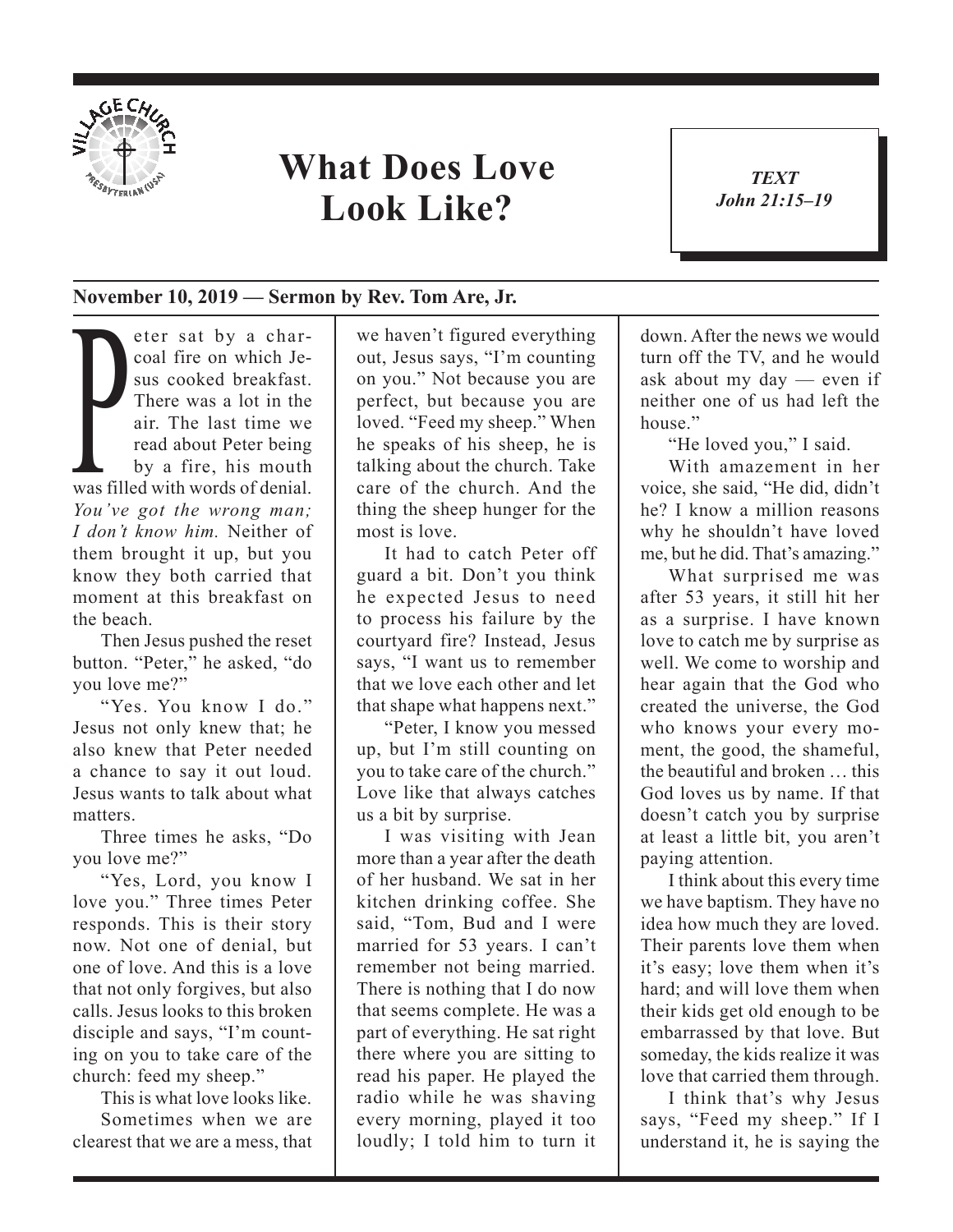2

first work of the church is to love one another.

Love is the currency of the church. Oh, I know we mess it up sometimes. I'm not saying we love better than someone else. It's not that. I'm saying that time and again, Jesus said that to love each other is our calling.

I think this matters for lots of reasons, but let me remind you of one. We live in a lonely culture. Most of us are surrounded by people all the time, but being with people is not the same thing as connecting with people. Folks are lonely.

Moss Hart was a playwright who died in the early 1960s. In his autobiography, he told of a moment of his childhood. He grew up in what he described as a "drab tenement in the Bronx." It was Christmas Eve, and he was 10 years old. His father took him to 149th Street, where there were lines of vendors with pushcarts full of toys. They went over to each cart, and Hart pointed out all the toys that he liked. But when his father asked the price, it was always too much, and they moved on quietly to the next cart. As they neared the end, Moss heard his father's hand jingle a few coins in his pocket and realized the situation. A few coins were what he had, and Christmas was too expensive.

Years later, he recounted his feelings that night: "As I looked up at him, I saw a look of despair and disappointment in his eyes that brought me closer to him than I had ever

been in my life. I wanted to throw my arms around him and say, "It doesn't matter. … I understand. … This is better than [anything in these carts]. … I love you!

"But instead we stood shivering beside each other for a moment — then turned away from the last two pushcarts and started silently back home. … I didn't even take his hand on the way home nor did he take mine. … We were two lonely people struggling to reach each other."1

We live in a lonely culture. I don't need a scientist to tell me that, but I remember reading about John Cacioppo, the author of a book called *Loneliness*. In it, he notes that those who experience chronic loneliness have elevated levels of epinephrine in their blood; it's a stress hormone. And white blood cell counts are altered. He writes, "When we are lonely, our whole body is lonely."2

I hope, I pray to God that Village is an antidote to that. In everything we do, we are mindful that we do it together. This is not just a place to have a spiritual experience, as important as that is, but it is a place to be a community.

Yesterday we had a Session retreat as our new officers were welcomed. We invited them to reflect a bit on the church, why they are here and why they have agreed to serve you as our leaders.

One of our new elders said, "My sister told me when I went to college that I needed to find the people where I could be at home, be welcomed as I was. I needed to find a place where I belong." She said, "Village has become that place for me now." She said, "You have welcomed me, loved me, stood by me and showed me that I belong. You are my home." We all need that.

That's why when we baptize a child, we make promises. Do you remember? We promise to be the church, not just to teach them about God, but to be the people who show them that they are loved by God and by us. That's why we have Brooke Latas and Zach Walker at Mission and Clare Stern at Antioch — because our children and youth are growing up in a lonely, sometimes harshspirited world, and they need a place that will love them and welcome them and show them they belong.

That's why your officers make promises to care for you in times of joy and sorrow. That's why we call not just one, but two pastors to do nothing but pastoral care, to love us when we need it most. Because Jesus looked at Peter and said, "I need you to remember our love for one another and let that love determine what happens next. I need you to feed my sheep, and you know what they hunger for most: love."

Can I be a little personal with you, even more so than usual? I have seen how your love can change a life.

The Presbyterian Women have invited our daughter Sarah to speak at the Advent Gathering. I remember a couple years ago she was examined